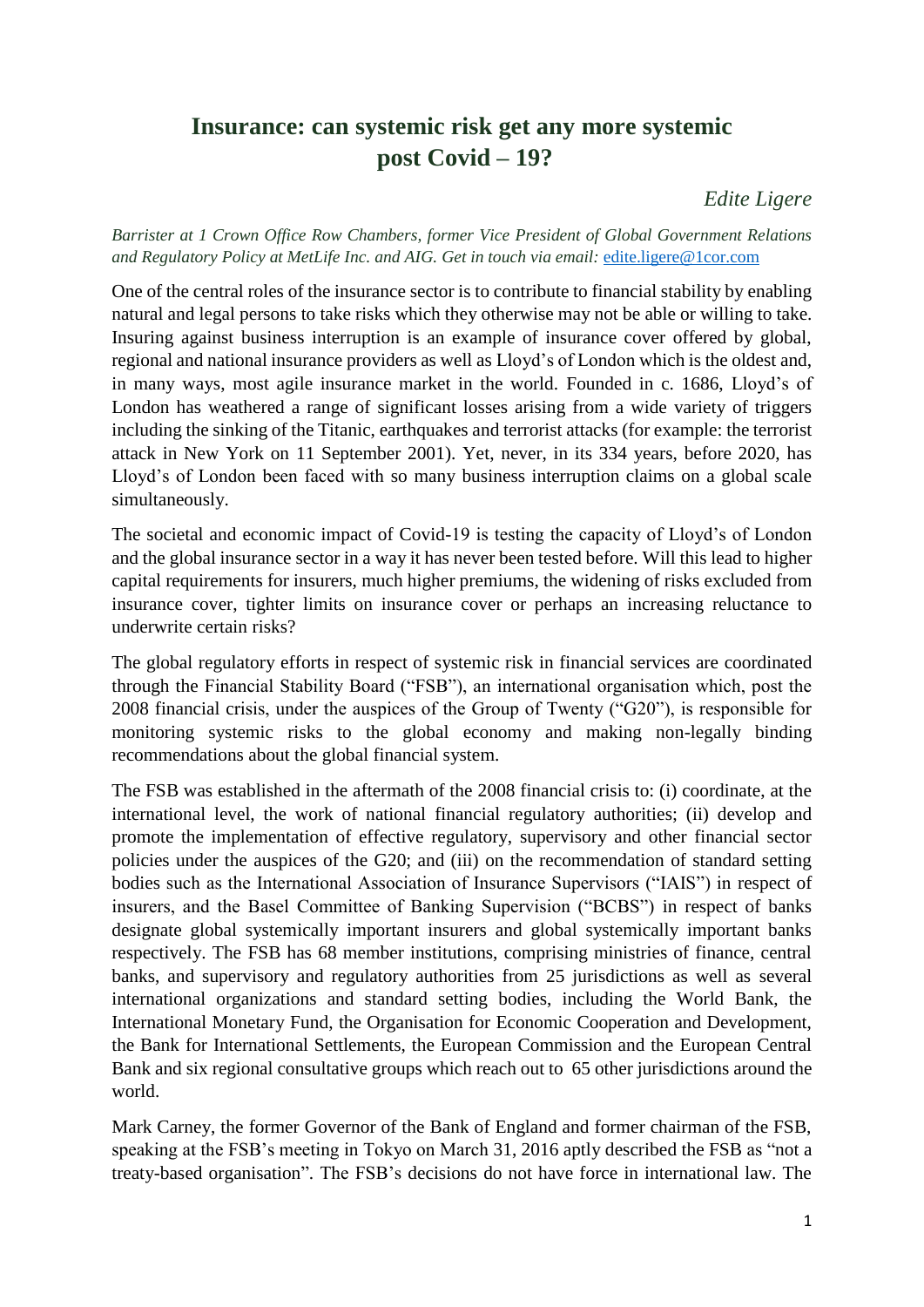FSB is a member driven organisation which forms judgments of risks to financial stability. Where possible, it agrees international standards or approaches to policy. The relevant national authorities ultimately decide whether and how to implement such standards in their jurisdictions consistent with their national legal powers and approaches. The FSB is a process more than an institution. While this is an accurate description of the FSB's legal status, it is important to appreciate the practical significance of the political comity which generally exists among the FSB's members. Considerations of comity among the members of the FSB contribute to: (i) the evolution of views and approaches to financial regulation among national supervisors; and (ii) the likelihood that national supervisors will act according to the recommendations of the FSB. Itis likely that such political comity will make the work of the FSB increasingly relevant to the identification and effective mitigation of systemic risks to the global economy

Unlike in the United Kingdom, insurance in the U.S. is regulated on a State rather than a federal level. The National Association of Insurance Commissioners ("NAIC"), established in1871, provides a forum for individual State insurance regulators to coordinate their activities. In the U.S., the Financial Stability Oversight Council's ("FSOC's") mandate under the Dodd-Frank Wall Street Reform and Consumer Protection Act 2010 ("Dodd-Frank") includes: (i) the identification of systemic risks; (ii) promoting market discipline; and (iii) responding to emerging threats to the financial stability of the U.S. FSOC's members include federal financial regulators, state regulators, and an independent insurance expert appointed by the President. FSOC's statutory duties include: (i) monitoring the financial services marketplace to identify potential threats to U.S. financial stability; (ii) recommending to FSOC member agencies general supervisory priorities and principles; (iii) recommending to primary financial regulatory agencies to apply new or heightened standards and safeguards for financial activities or practices that could create or increase risks of significant liquidity, credit, or other problems spreading among financial companies and markets; and (iv) designating nonbank financial companies for supervision and regulation by the Federal Reserve, including the application of prudential standards.

There are fundamental differences in the business models and balance sheets of banks and insurers. The IMF has acknowledged that the threats to the global economy posed by insurers are less significant than those posed by banks. For example, the long-term nature of some insurance liabilities and the consequent risks to the wider economy posed by such liabilities are different from the much shorter-term liabilities of banking institutions and the greater risks such liabilities pose to the wider economy. It appears to be generally accepted by the global financial services industry that the 2008 financial crisis was mainly caused by systemic risks in the banking sector rather than traditional insurance activities carried out by insurers in the insurance sector.

In July 2013, FSOC designated American International Group, Inc. ("AIG") and GE Capital Global Holdings, LLC ("GE Capital") as the first nonbank systemically important financial institution ("SIFIs"). Prudential Financial, Inc. ("Prudential") was designated in September 2013 and MetLife, Inc. ("MetLife") in December 2014. All three U.S. non-bank SIFIs have since been de-designated.

In April 2017, President Trump directed the Secretary of the Treasury, who chairs FSOC, to review the nonbank SIFI designation process and make recommendations for regulatory or